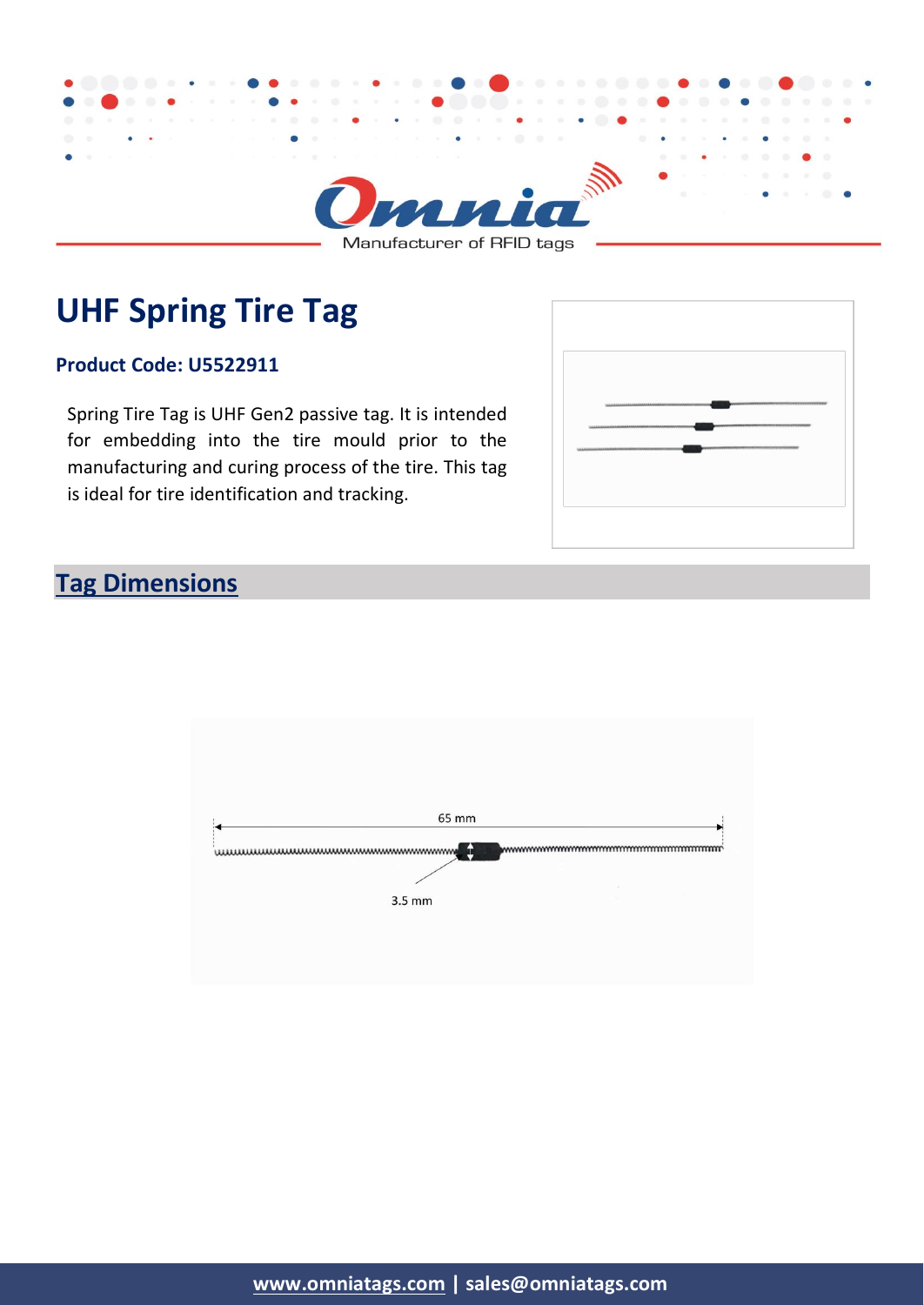## **Electrical Specifications**

| Air Interface Protocol       | ISO/IEC 18000-6C, EPC Global C1G2                                     |
|------------------------------|-----------------------------------------------------------------------|
| <b>Operational Frequency</b> | 865 - 868 MHz or 902 - 928 MHz                                        |
| Chip**                       | Alien Higgs-3                                                         |
| <b>Memory Configuration</b>  | EPC-96 bits, extendible to 480bits                                    |
|                              | TID - 96 bits unalterable unique                                      |
|                              | User memory - 512 bits                                                |
|                              | Access password - 32 bits                                             |
|                              | Kill password $-32$ bits                                              |
| Data Retention               | 50 Years                                                              |
| Write endurance              | 100,000 cycles                                                        |
| Read Range*                  | 1 - 2 m (After embedding in tire) on Fixed reader with linear antenna |
|                              | It is strictly recommended to test with tire only                     |
| Operating temperature        | -40°C to $+85$ °C                                                     |
| Storage temperature          | -40°C to +95°C                                                        |
| Moulding pressure            | Up to 5000 KPa                                                        |
| Ingress protection rating    | IP68 (after embedding in tire)                                        |
| Attachment***                | Self-Adhesive                                                         |
| Applicable surface           | Inside tire                                                           |
|                              |                                                                       |

#### **Physical and Mechanical Specification**

| Length**                 | $65 \pm 0.2$ mm    |
|--------------------------|--------------------|
| Width (Chip pad)         | $3.5 \text{ mm}$   |
| Wire Diameter            | 0.2 <sub>mm</sub>  |
| <b>Spring Diameter</b>   | 1.2 <sub>mm</sub>  |
| Weight                   | 0.2 <sub>g</sub>   |
| <b>Quality Assurance</b> | 100% reader tested |

## **Chemical Resistance**

Resistant to continuous exposure to salt water for 2 hours

Resistant to continuous exposure to motor oil for 2 hours

Additionally, abrasion resistant against HCL and IPA